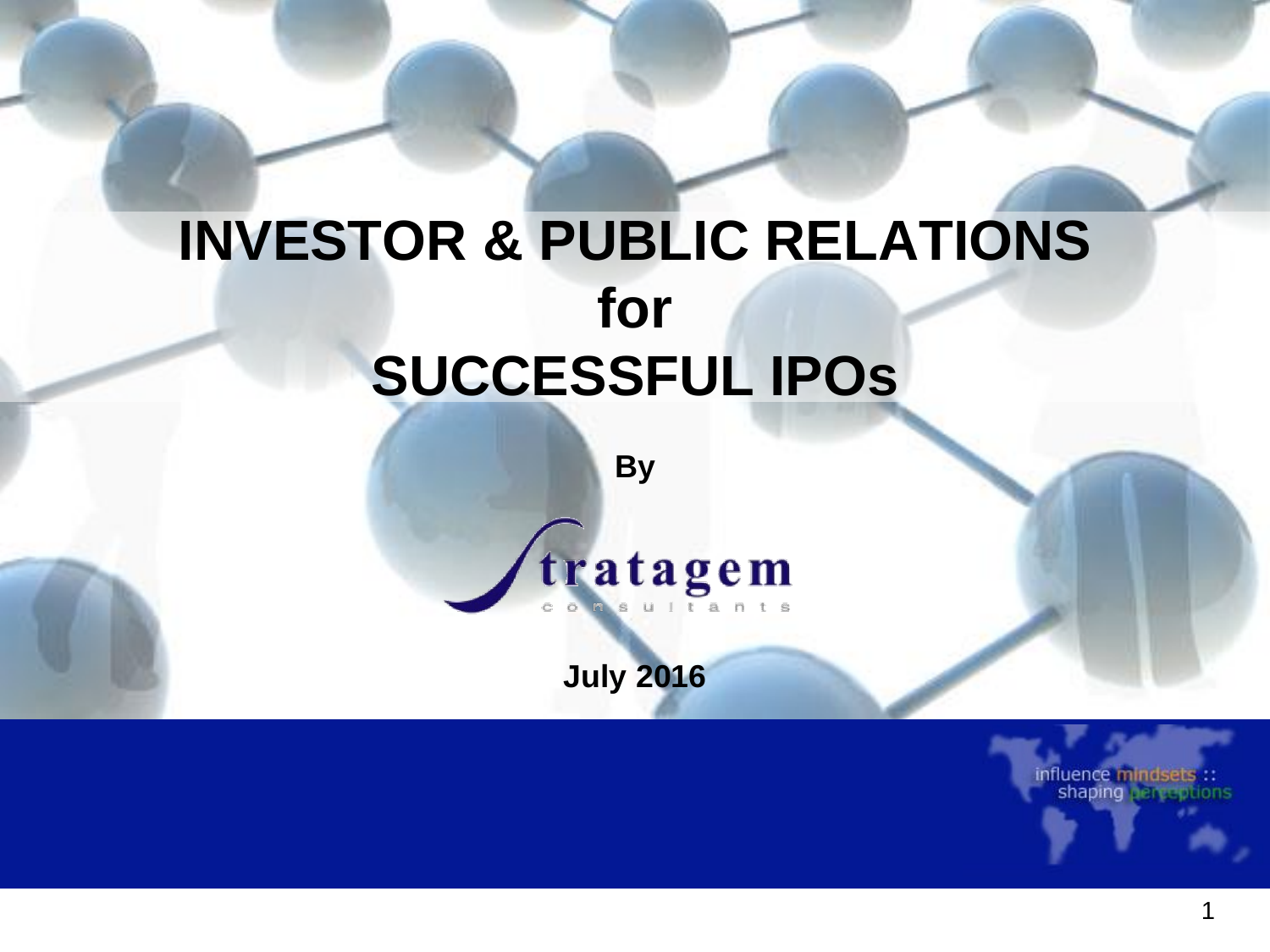

## **AGENDA**

- The importance of IR and PR in IPOs
- Role of IR and PR in IPOs
- Components of an Effective Integrated IPO Campaign
- The importance of Analysts/IR
- The Importance of Media Relations
- Importance of PR and IR —Pre and Post IPO



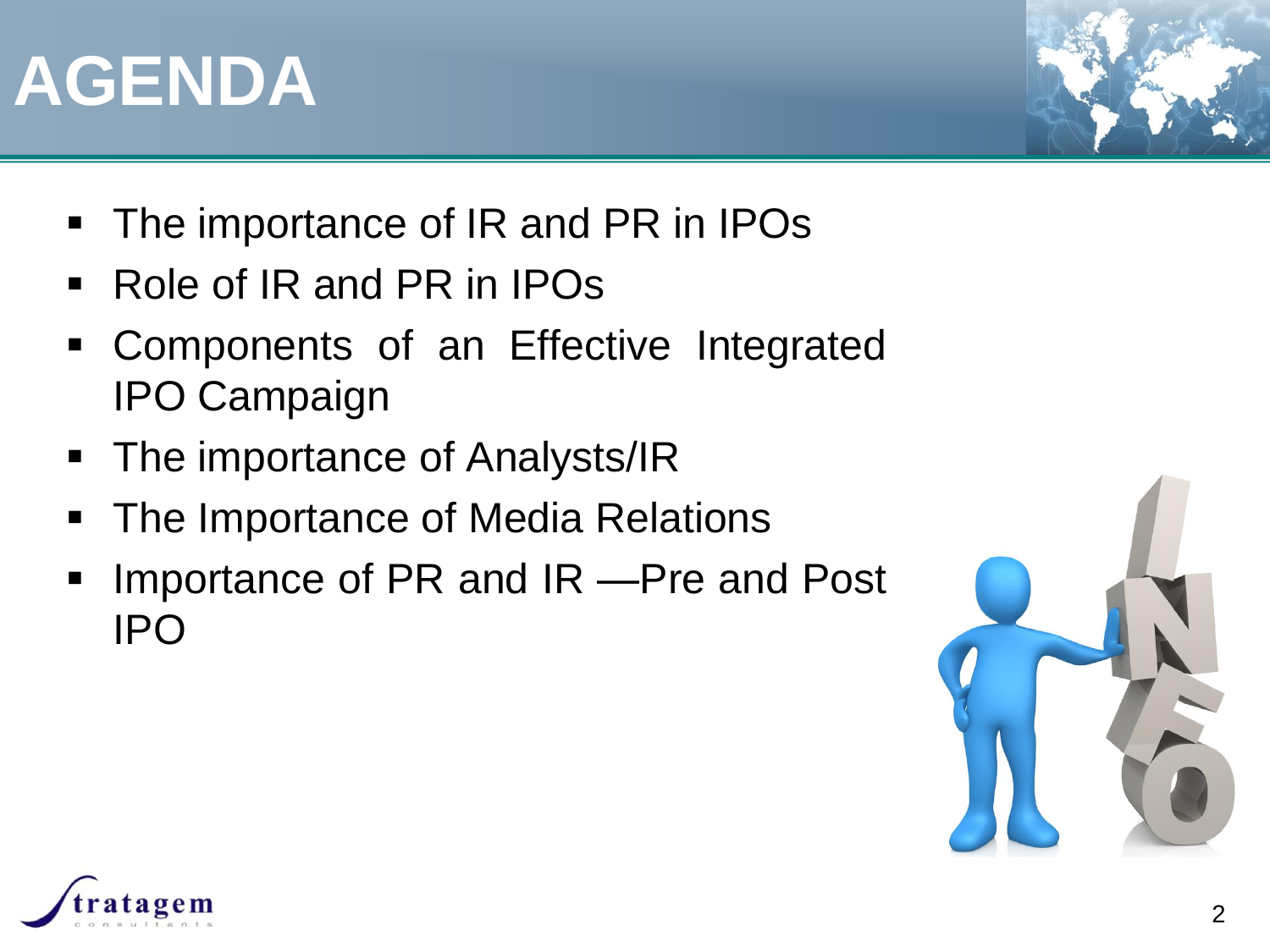## **Importance of IR and PR in IPOs**

influence mindsets ::<br>shaping perception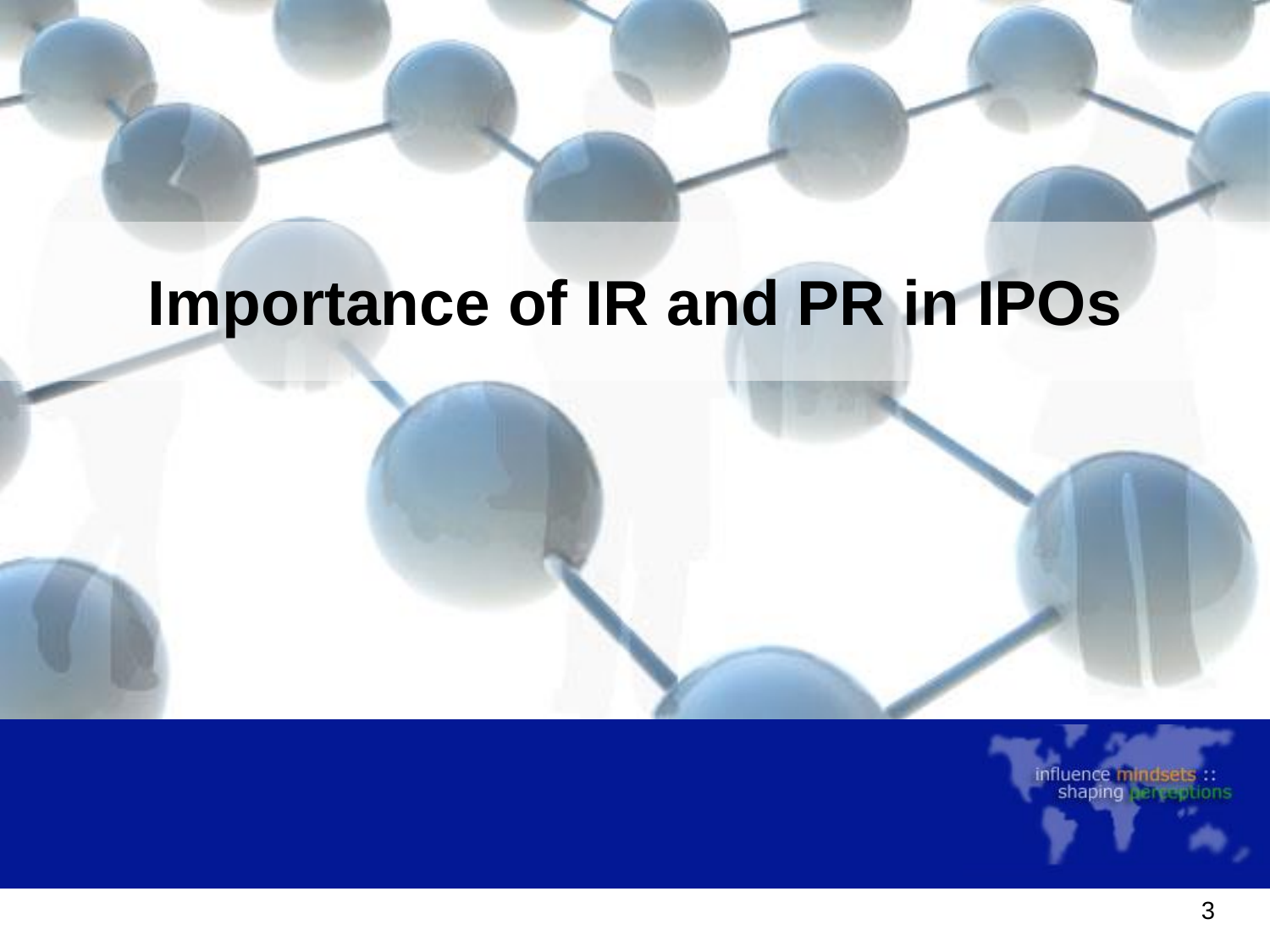### **What can make or break an IPO?**

- Market/investor sentiment and global financial/economic conditions
- Financial and legal issues
- "Whistle-blowing"/Poison Letters
- Positive awareness and publicity or lack of it



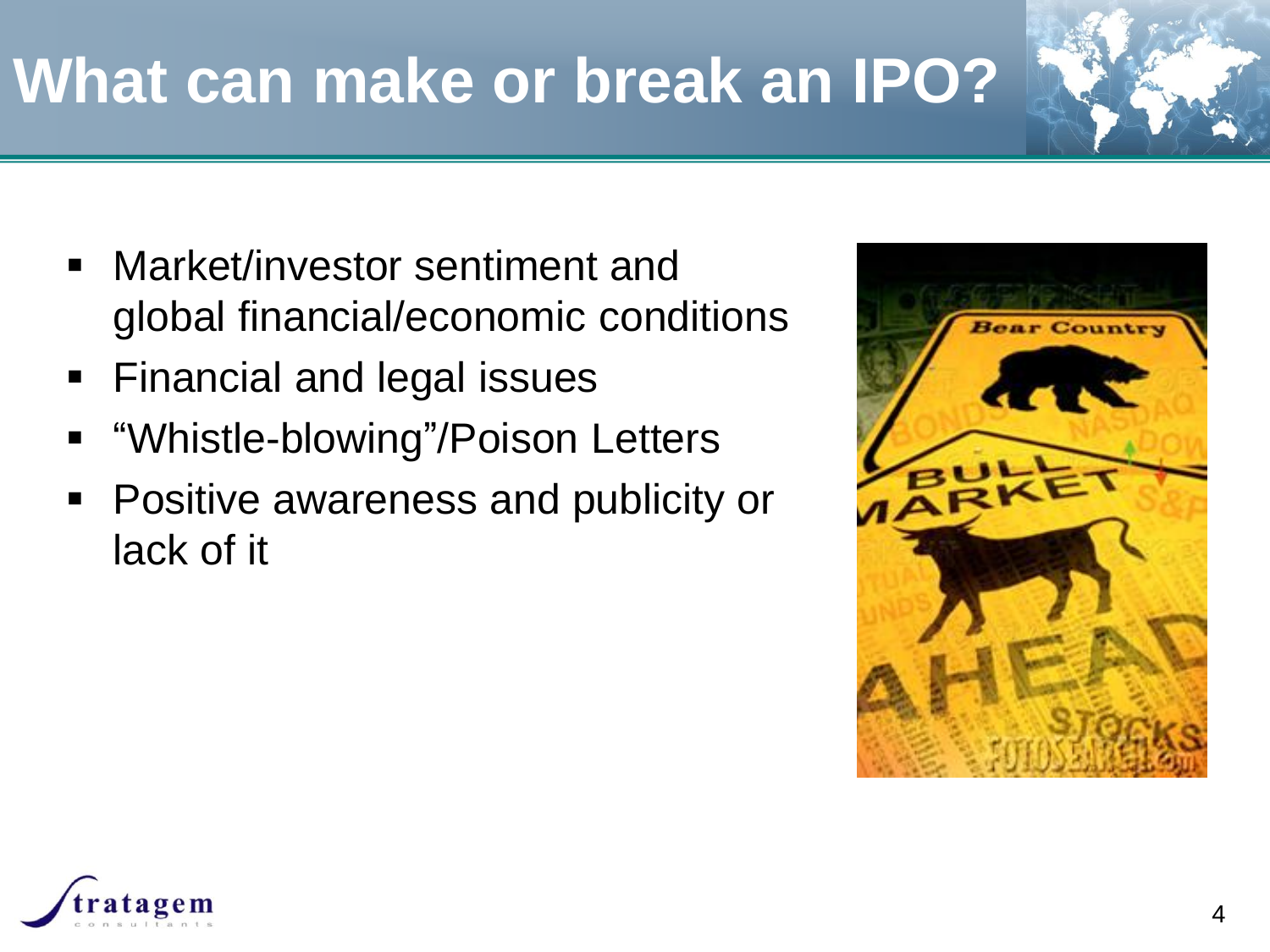## **Importance of IR and PR for IPOs**

- IR and PR essential for IPOs
	- Companies have to compete to outperform one another, and upgrade their communications with the public/shareholders
- Good IR and  $PR = Improved$  Investor Interest and ultimately enhanced valuation
	- Clear positioning and strong storyline/themes
	- Corporate disclosure and transparency
	- Improved awareness and understanding
	- Better credibility and corporate branding can lead to enhanced valuation

#### **Properly planned and executed, the IR function serves both the company and the investment community.**

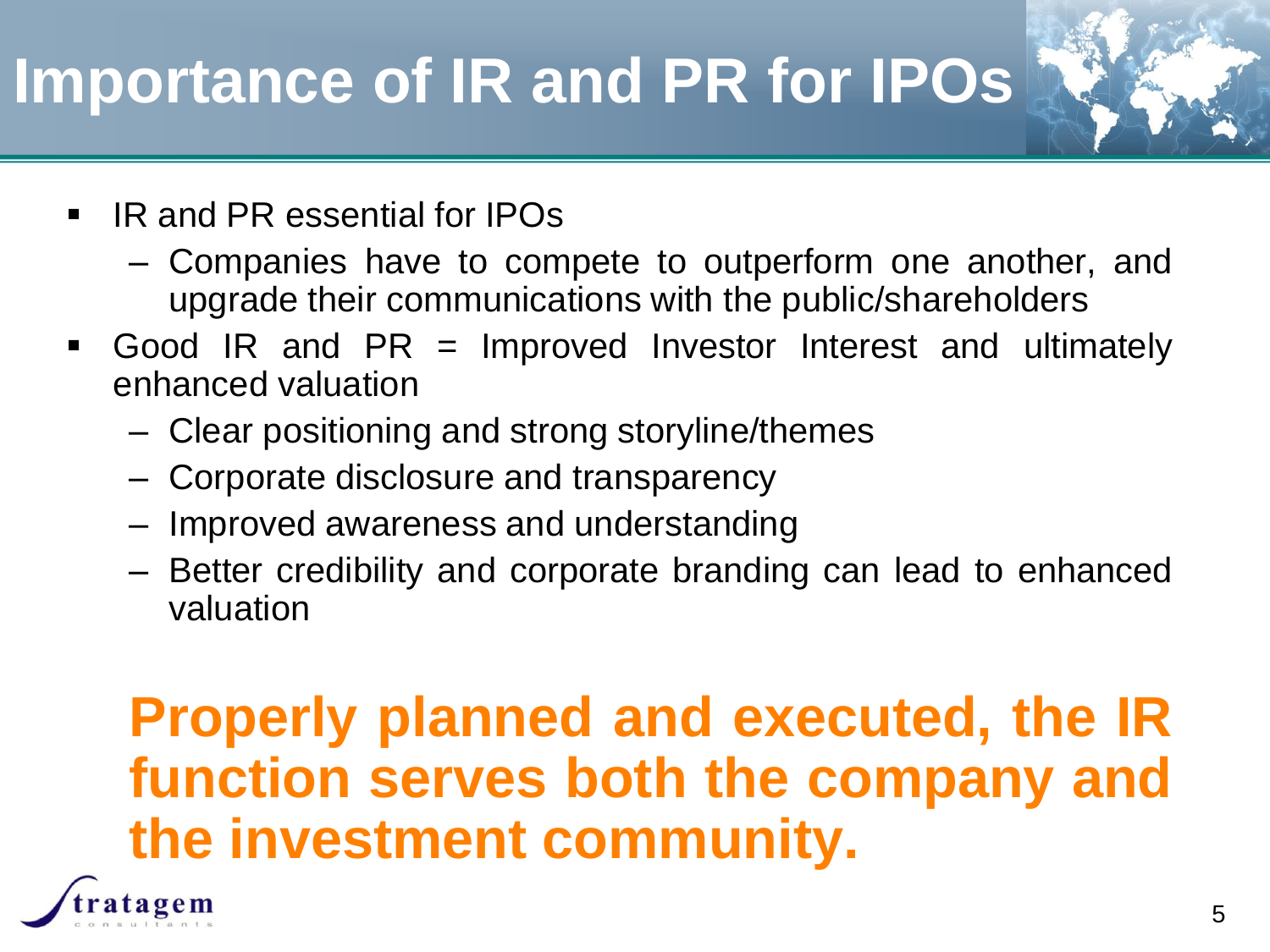### **Role of IR/PR in IPO**

influence mindsets ::<br>shaping perceptions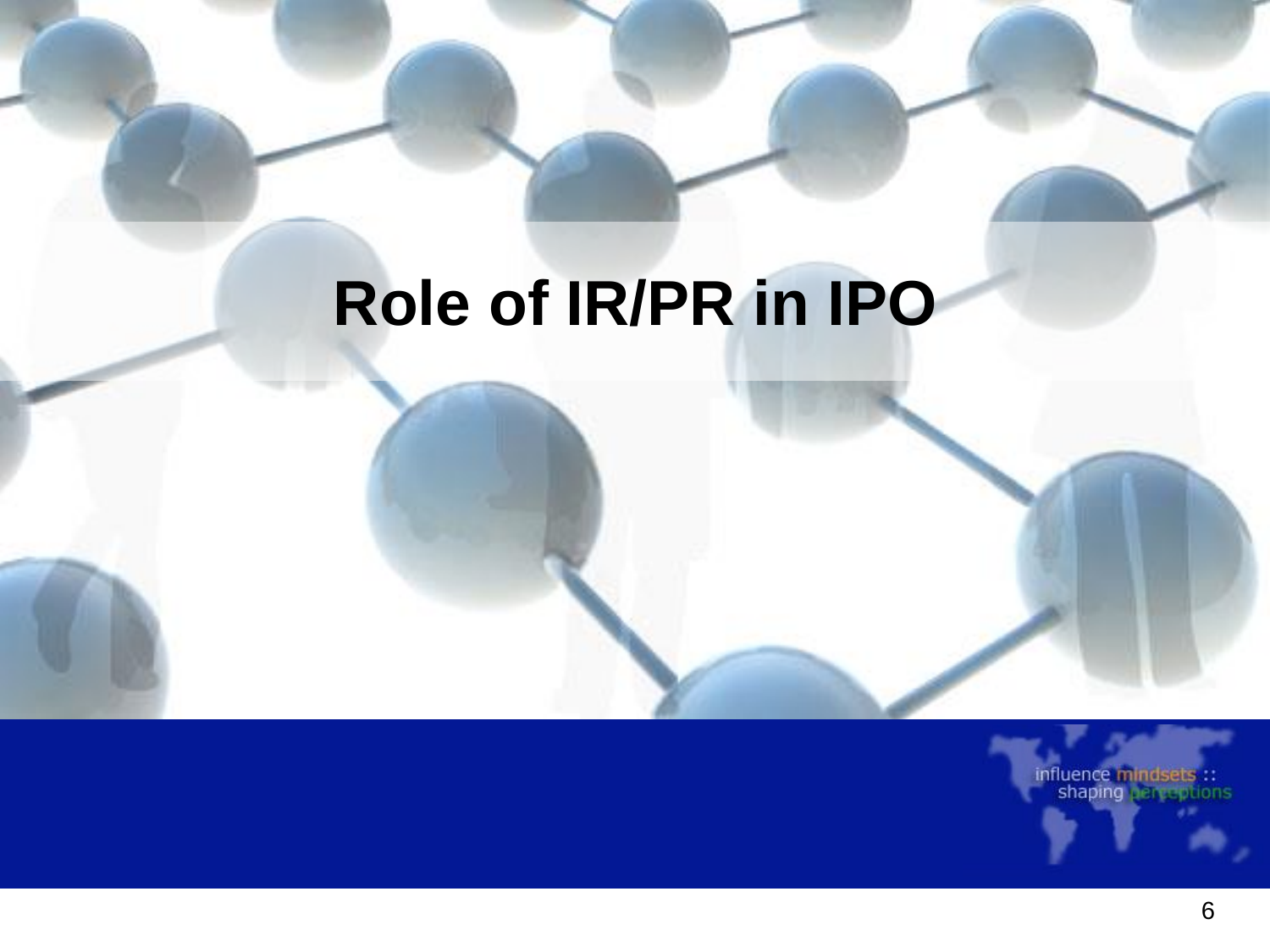# **Role of PR and IR for IPOs**



- Creating market excitement and "Buzz"
	- raise awareness/appeal and attract interest
- **Managing Media and Investor Perceptions**

ratagem

- give timely, appropriate responses to queries from media, analysts/fund managers, SGX and the public
- Deft handling of queries/answers to prevent or minimize complications and delays which can in some cases, threaten to scupper entire IPOs
- $\blacklozenge$  IR professionals with specific knowledge of the markets, the securities industry, and laws & regulations will be able to effect timely, accurate release of information
- ◆ Credibility of management takes a long time to build but is easily destroyed by inaccurate or MISLEADING information.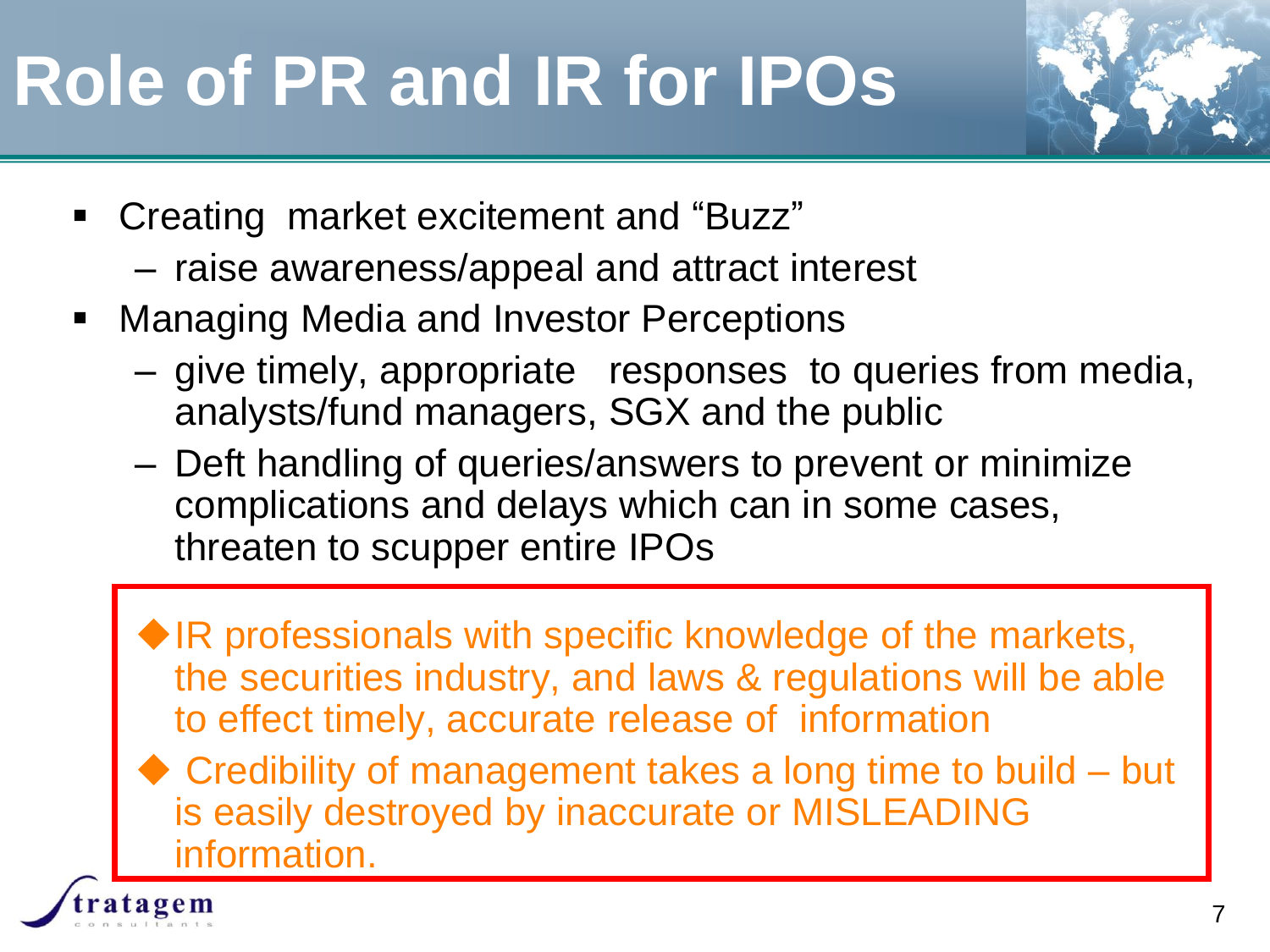### **Role of PR and IR for IPOs**



- Managing any issues arising from poison pens and other comments/claims:
	- Poison pen letters from competitors, disgruntled staff and exbusiness associates and partners
	- Poison pens have led to delays and stop orders for IPOs
	- Poison pen letters are usually sent to the media, online forums and popular blogs - NOT just the SGX or MAS

Managing the reputation of a company, sometimes called the corporate brand, is not only important in terms of share performance, but also involves other factors e.g. track record, corporate social responsibility and ethical policies.

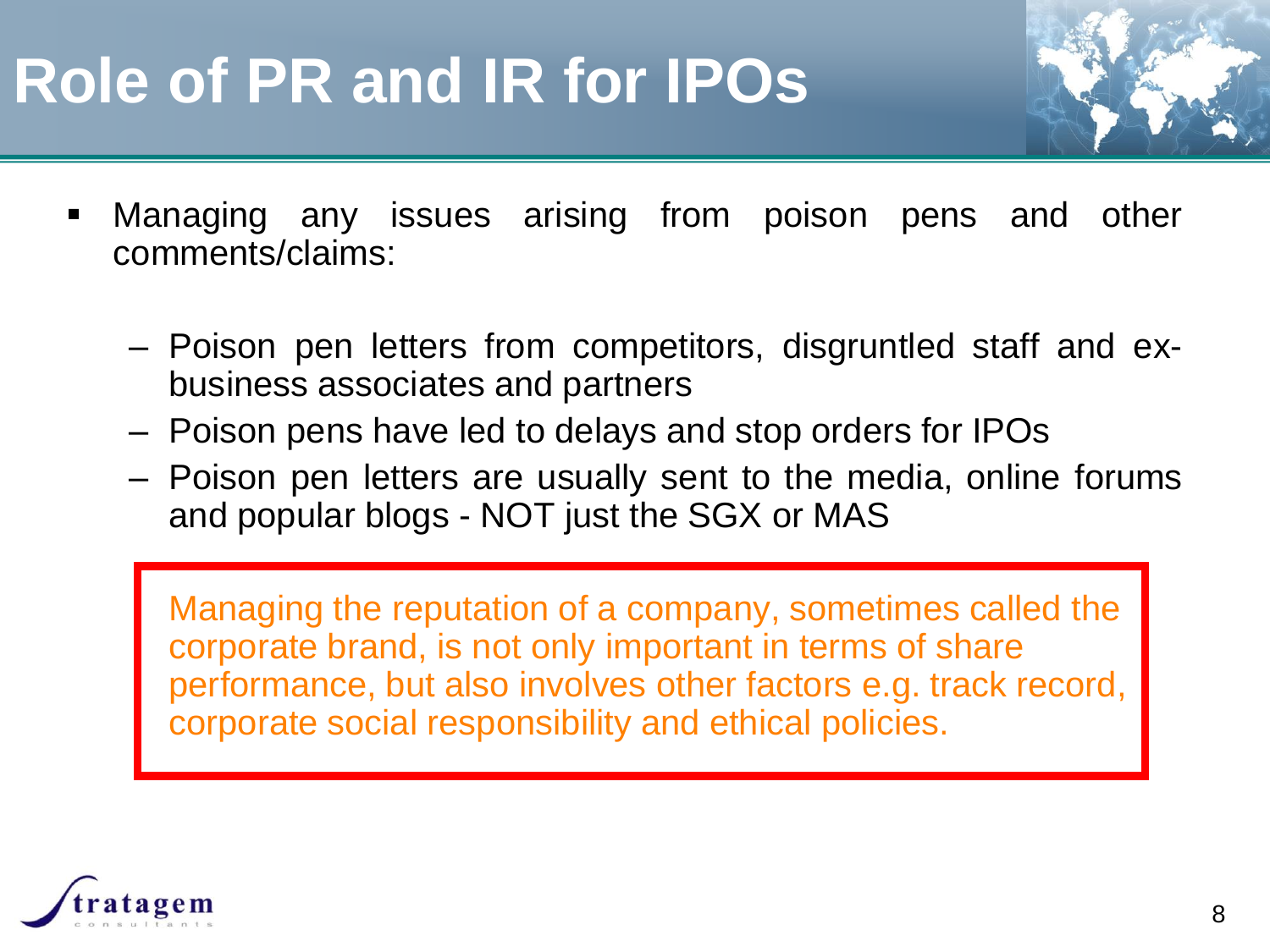## **Role of PR and IR for IPOs**



- Advise on the right corporate strategy for branding and positioning of the company
- Advising company management/spokespersons on what to say and what not to say to the public
- Crafting the right messages for the company to get the desired valuation and investor interest
- Conveying the Company's investment merits in a credible easily understood and accessible manner via multiple channels (within the SGX guidelines)
- Developing a **good storyline/theme** that appeals to the investing public
- **Nedia training**

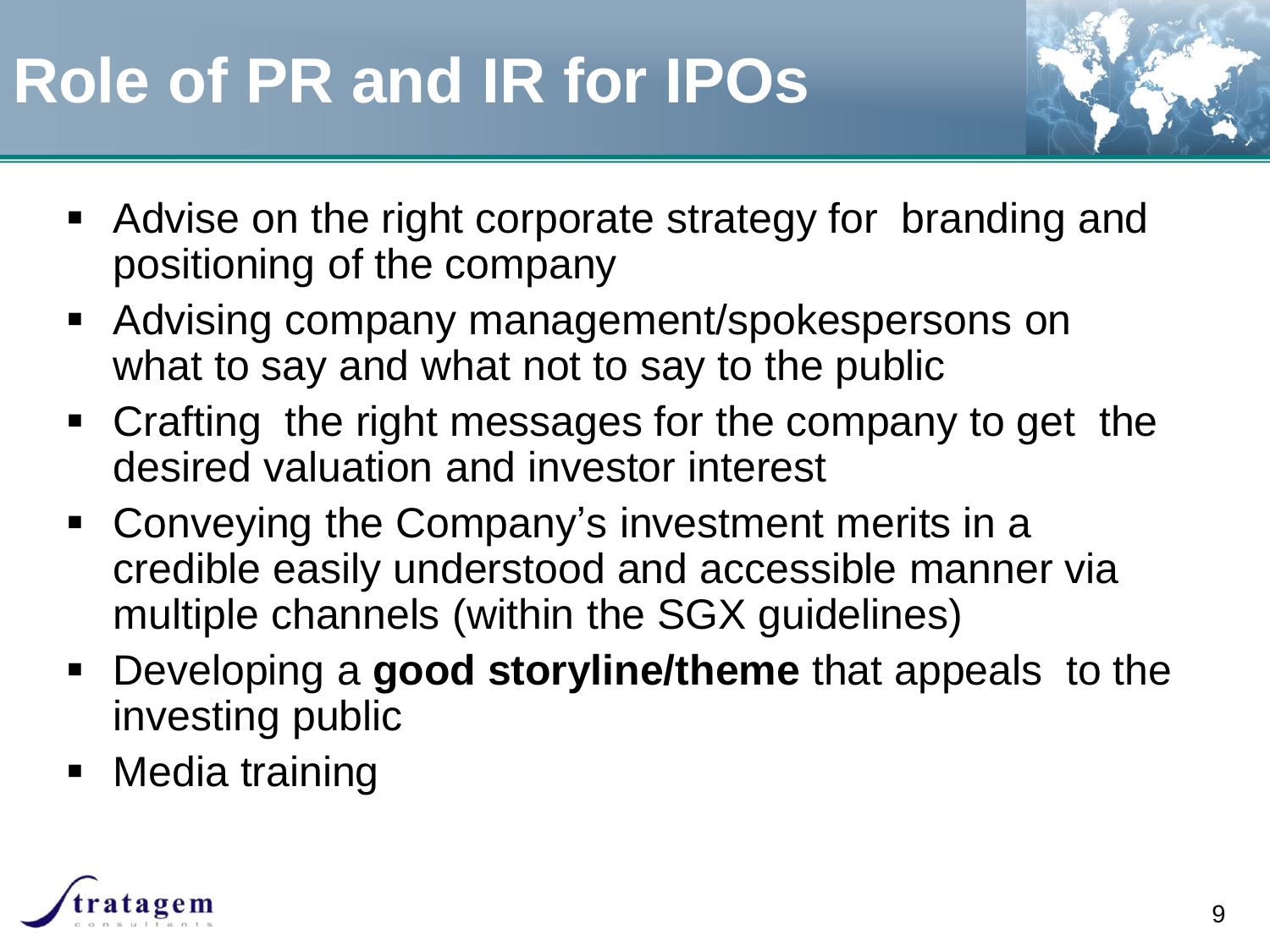## **What is a Good IPO Storyline?**

- X-factor ("wow" factor)
- Innovative products
- **Strong financials**
- **Strong growth potential**
- Reputable shareholders and outstanding management
- Good brand name/parentage
- Unique IP s/Technological breakthroughs
- Sustainability, eco-businesses, climate control, etc
- Dividend or yield plays, good returns
- **Scalable business models with sustainable revenue** streams – e.g. healthcare, education, e-commerce, fintech, etc.
- **Size of IPO Global Perspectives**

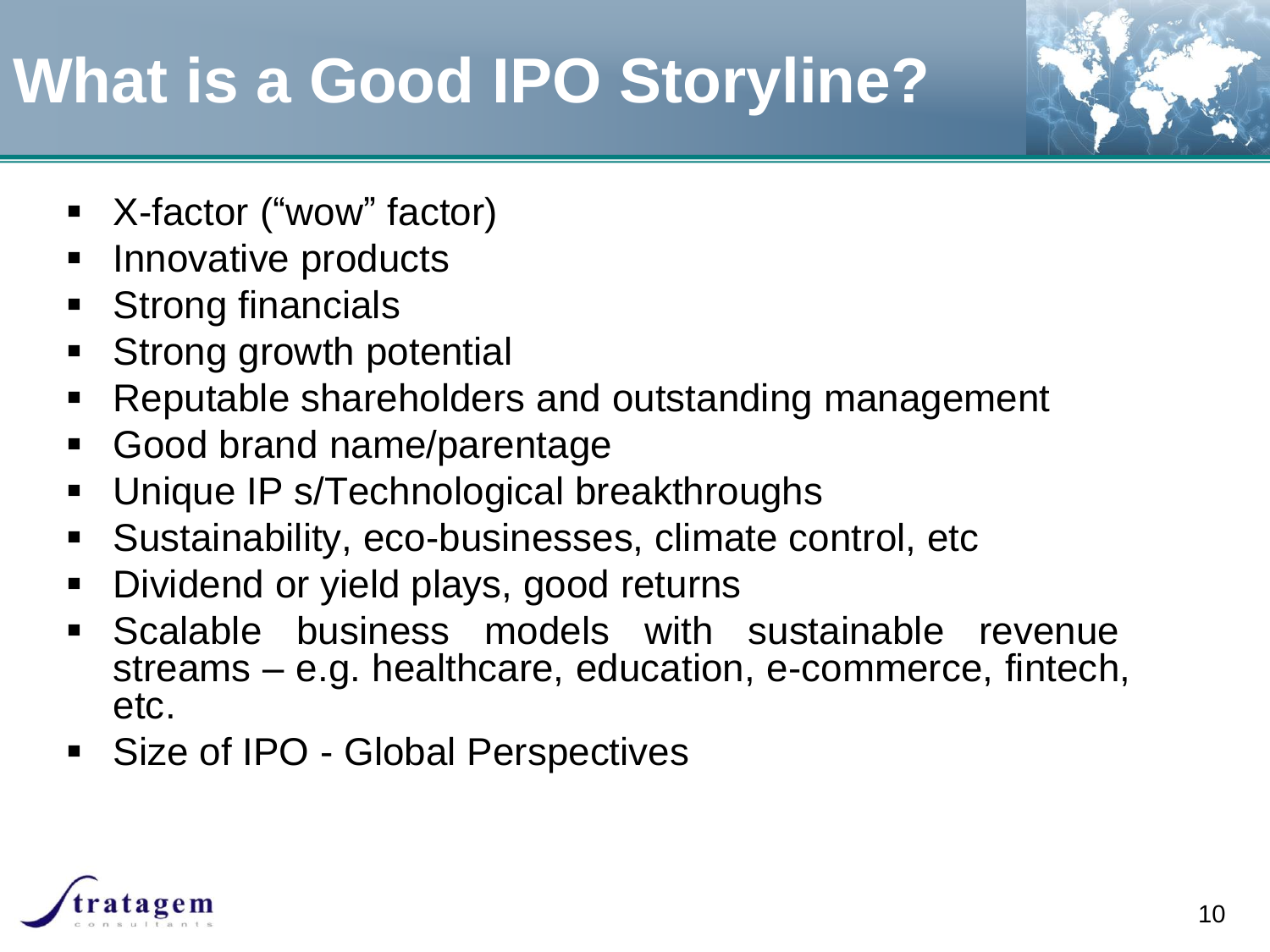## **What is a Good IPO Storyline?**

**Quantitative Factors** – **expected** for all listing to meet listing requirements



**Qualitative Factors** more important for **good storyline**

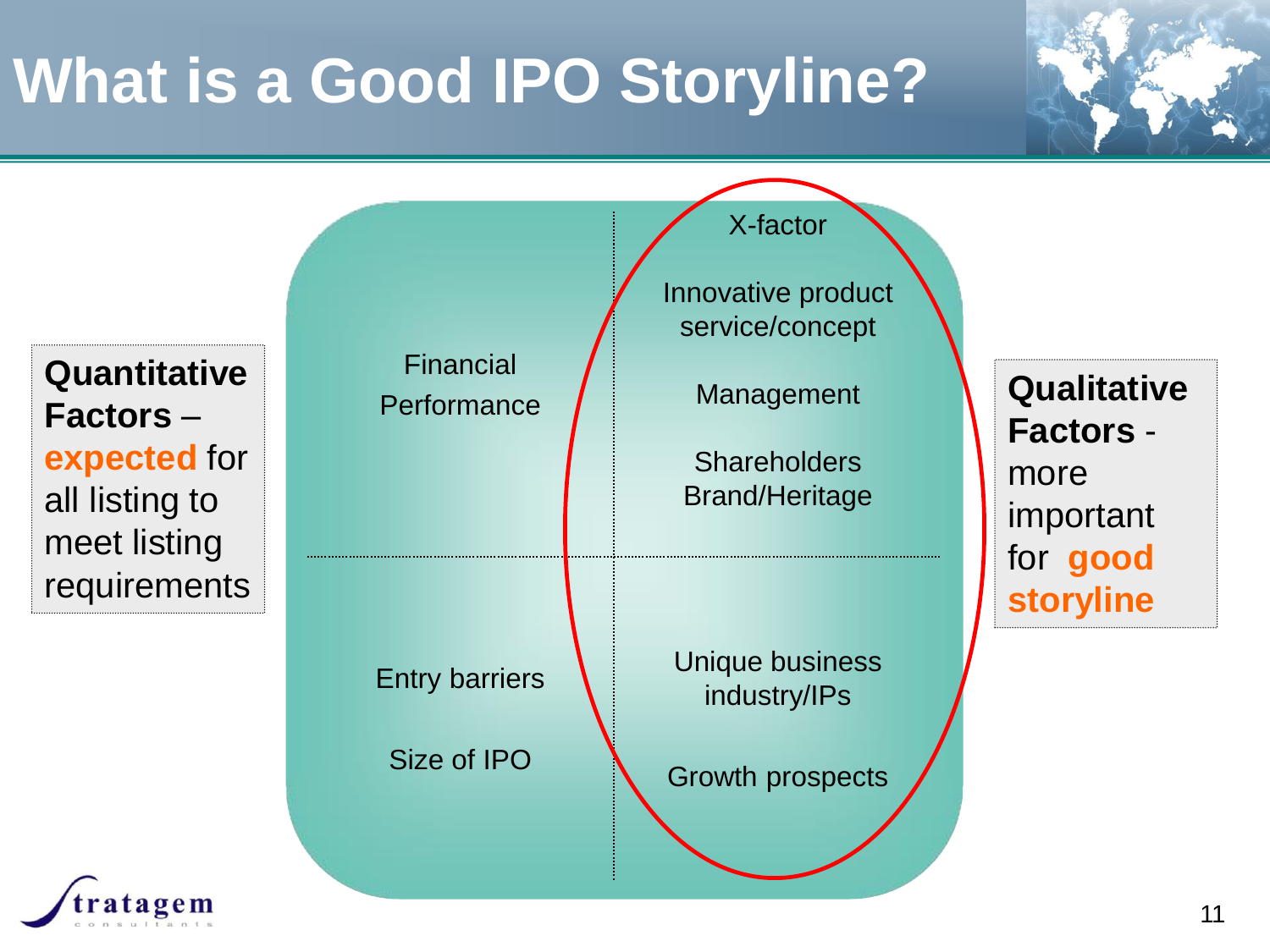## **When should IR and PR be engaged for IPOs?**

- Before Submission to SGX
- After Submission to SGX
- After obtaining ETL (eligibility to list)
- **Before Prospectus Registration/Lodgement**

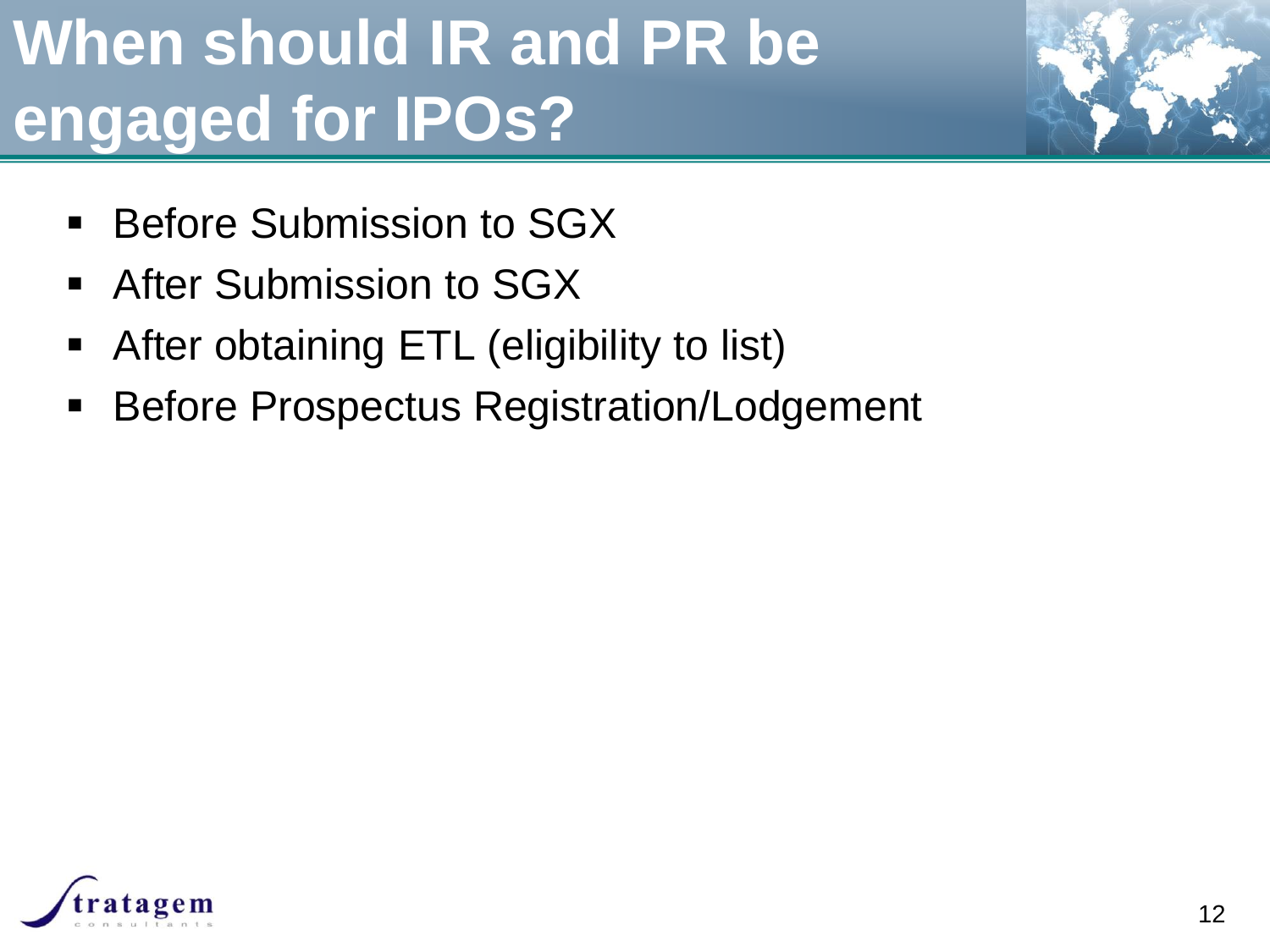#### **Timeline of PR/IR workflow in IPOs (Mainboard)**

Day 0 Pre-IPO period **Pre-submission Consultation** Consult SGX on issues to be resolved. **Public Comments** Lodge preliminary prospectus with MAS OPERA for public comments. MAS reviews prospectus. Conduct roadshow to institutions & sophisticated investors & commence bookbuilding. **Registration & IPO** Register & lodge final prospectus with MAS. Launch of offer. **SGX Review** Submit listing application & prospectus to SGX. SGX reviews listing application for compliance with listings requirements and indicates eligibility to list. **Trading Commences** Offer closes. Balloting Issuers' securities are listed & trading commences. **PR Role: Prepare key messages/programme for IPO for media & investors Prepare collaterals/presentations PR Role: Development of positioning & brandbuilding Media training Profiling Online website PR Role: Media activities Ads Investor Roadshows PR Role: Trading debut on SGX Media activities**

atagem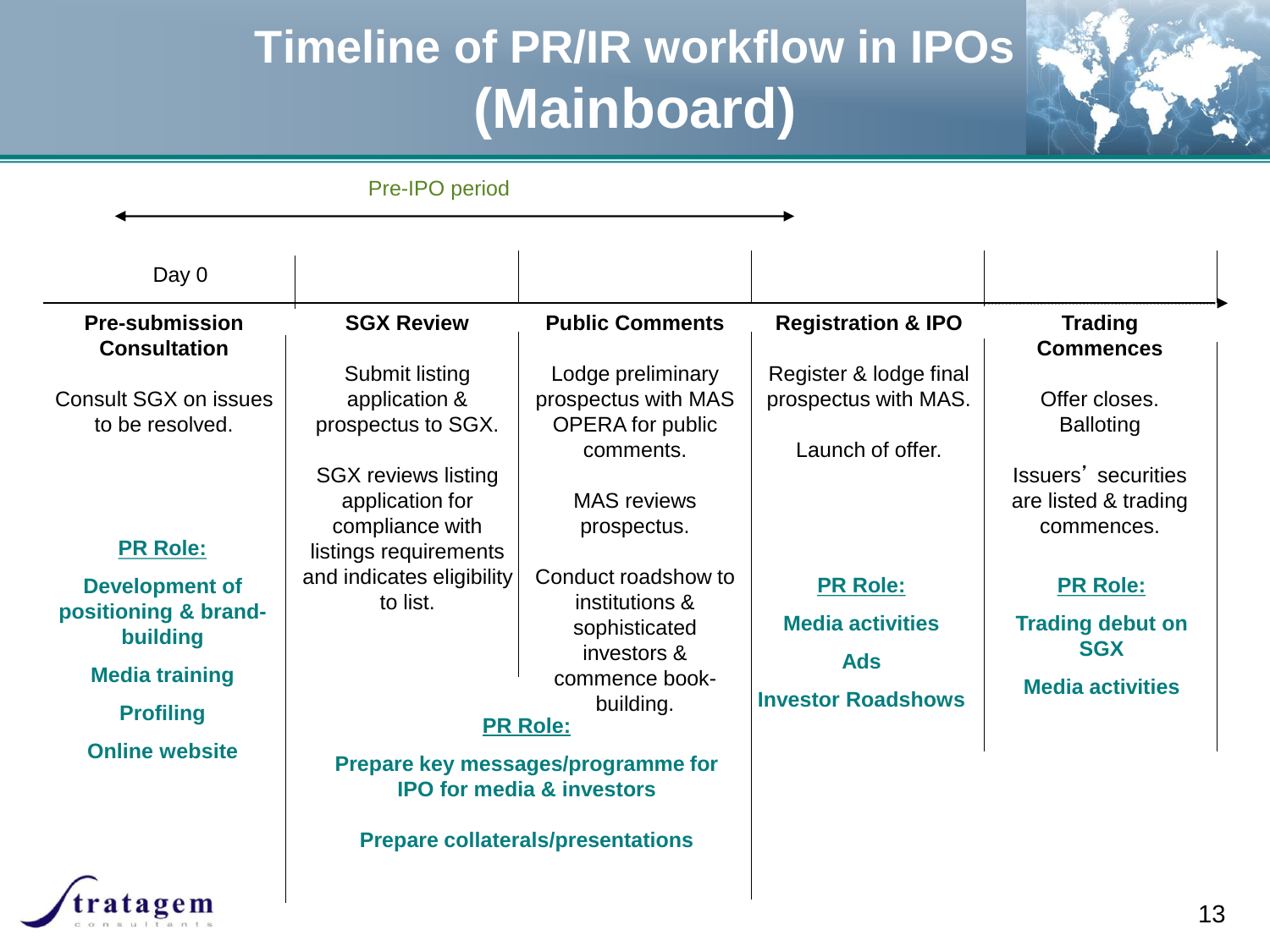#### **Timeline of PR/IR workflow in IPOs (Catalist)**

|                                                                       | Pre-IPO period                                                   |                                                                         |                                                                                       |                                             |
|-----------------------------------------------------------------------|------------------------------------------------------------------|-------------------------------------------------------------------------|---------------------------------------------------------------------------------------|---------------------------------------------|
| <b>Pre-submission</b>                                                 | <b>SGX Review</b>                                                | <b>Submission to SGX</b><br>Prelim offer document<br>submission to SGX. | <b>Lodgement on</b><br><b>Catalodge/Registrat</b><br>ion of Offer<br><b>Documents</b> | <b>Trading</b><br><b>Commences</b>          |
| Meet Sponsors and<br>Appoint Sponsors and<br><b>IPO</b> professionals | Plan strategy and<br>prepare for submission<br>documents to SGX. | SGX reviews.                                                            | Lodge prelim<br>prospectus on<br>Catalodge for public                                 | Offer closes.<br><b>Balloting</b>           |
|                                                                       | Meet SGX for                                                     | SGX to give go ahead<br>with lodgement                                  | feedback.                                                                             | Issuers' securities<br>are listed & trading |
|                                                                       | presentation of<br>company and issues                            |                                                                         | <b>Registration of Offer</b><br>Document and                                          | commences.                                  |
| <b>PR Role:</b>                                                       | at hand                                                          |                                                                         |                                                                                       |                                             |
| <b>Development of</b><br>positioning & brand-                         |                                                                  |                                                                         | Launch of offer/IPO.                                                                  |                                             |
| building                                                              | <b>PR Role:</b>                                                  |                                                                         | <b>PR Role:</b>                                                                       | <b>PR Role:</b>                             |
| <b>Media training</b>                                                 | Prepare key messages/programme for                               |                                                                         | <b>Media activities</b>                                                               | <b>Trading debut on</b>                     |
| <b>Profiling</b>                                                      |                                                                  | <b>IPO for media &amp; investors</b>                                    | <b>Ads</b>                                                                            | <b>SGX</b>                                  |
| <b>Online website</b>                                                 | <b>Prepare collaterals/presentations</b>                         |                                                                         | <b>Investor Roadshows</b>                                                             | <b>Media activities</b>                     |

tratagem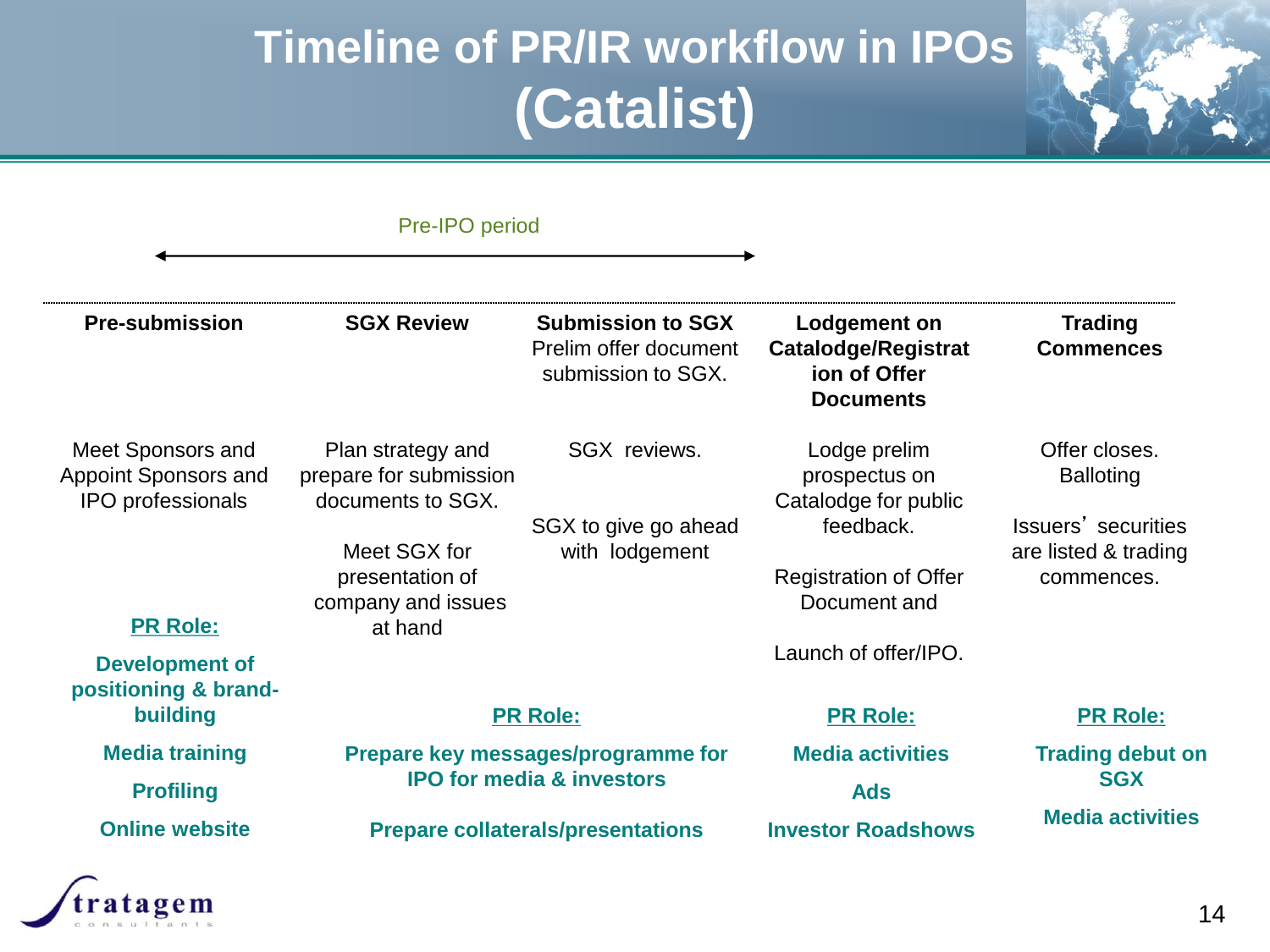## **Components of Integrated IPO campaign**

- Media
- **Analysts/Fund managers activities**
- **Advertisements/advertorials**
- Web/Online/Social and Mobile media
- Other collaterals
	- Video
	- Brochures
	- Factsheets
	- Investor presentation
	- Folders
	- Banners/posters

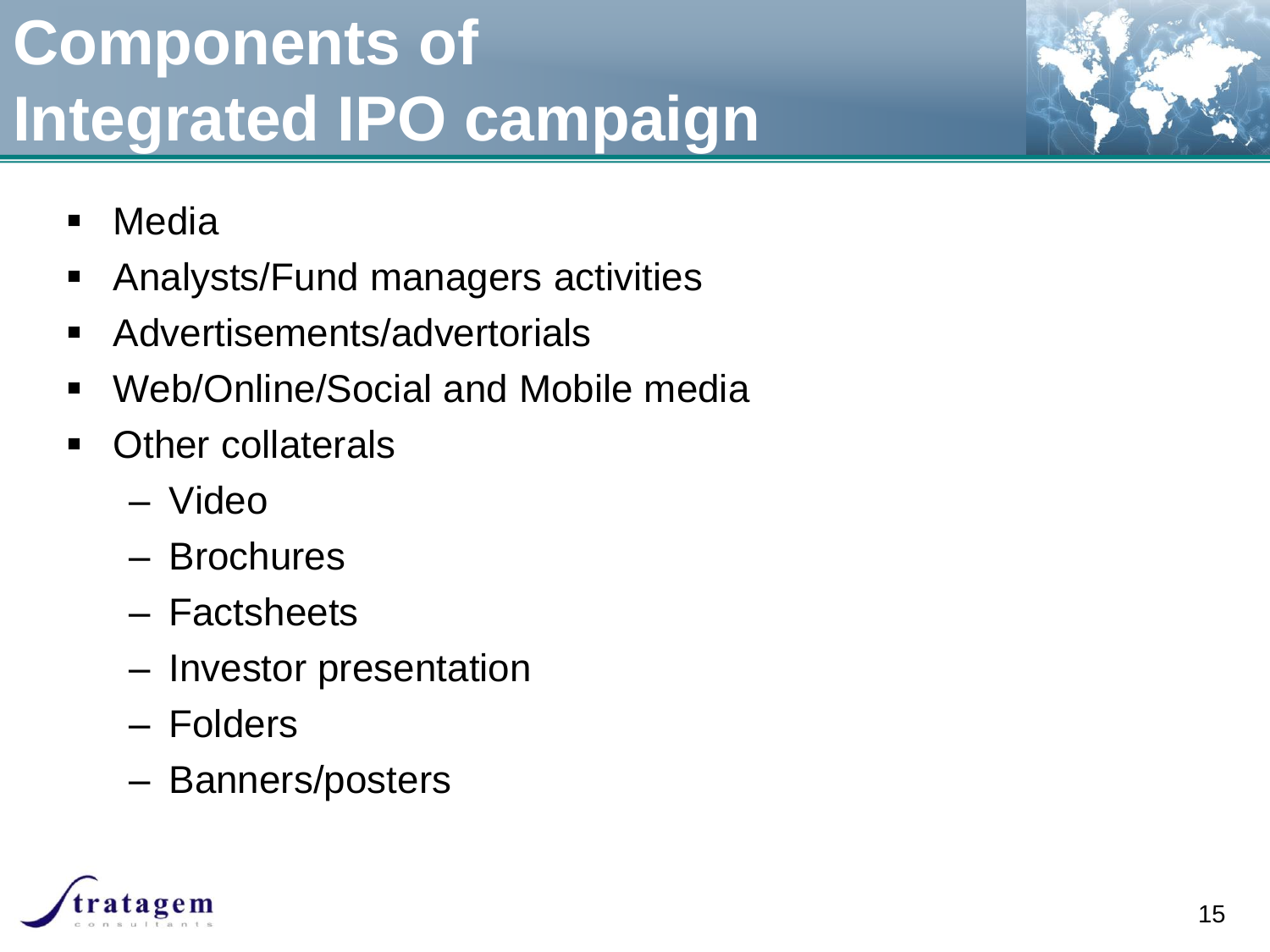## **Analysts/FM Activities for IPOs**

- Analysts and fund managers' views and support are important for success of IPO as they influence investor decisions
- Activities include
	- Roadshows;
	- Small group presentations; and
	- One-to-one meetings

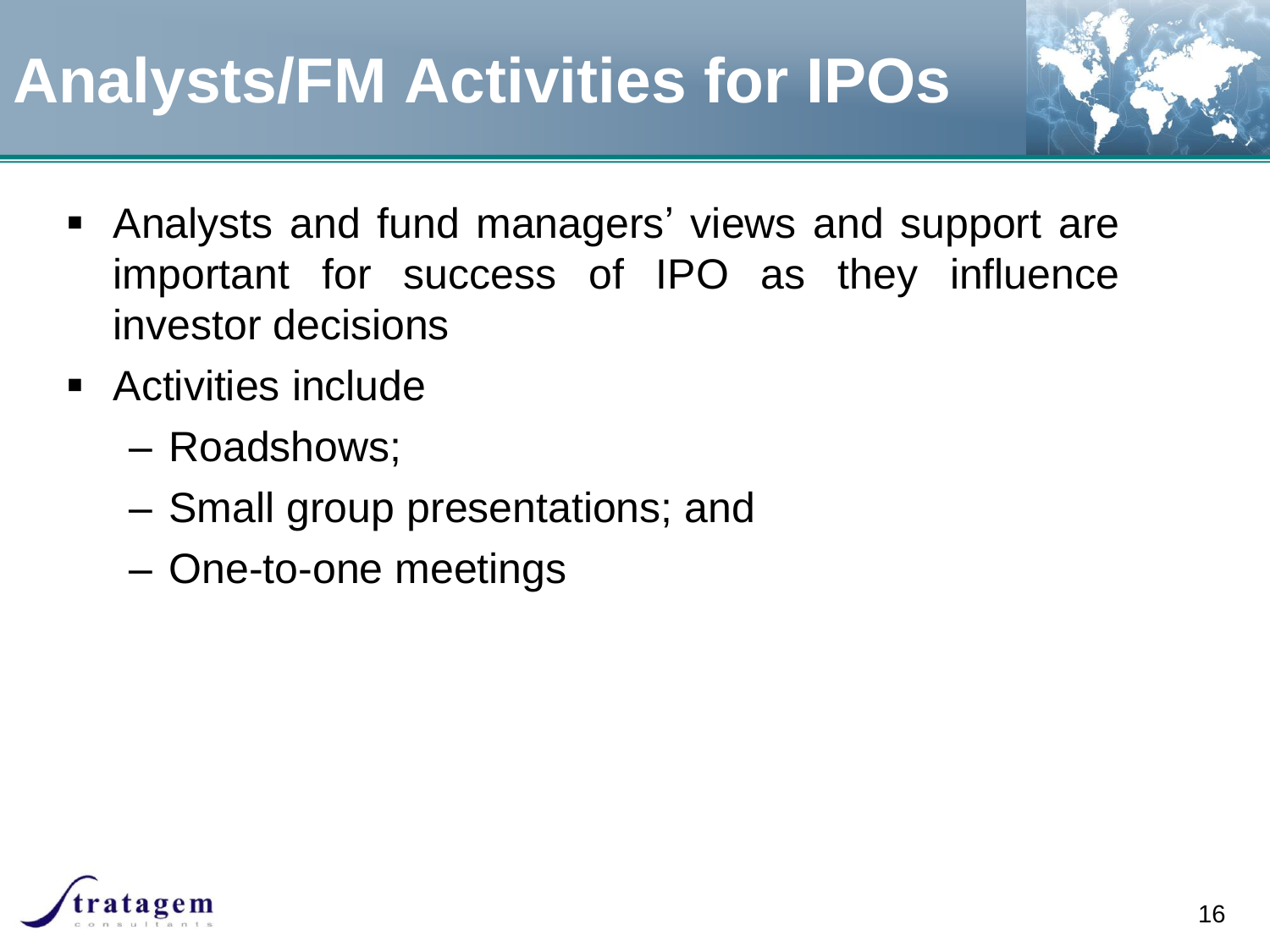## **PR and IR During IPO & Post-IPO**



- For IPOs, the company has to be mindful of what or what not to say during the media interview
- The company cannot disclose any information not mentioned in the IPO prospectus e.g. profit and revenue growth forecasts.
- Failure to abide by the SGX rules and guidelines can result in reprimand or the IPO company making an apology
- We must always be alert for opportunities to release "news" to the media.
- For post IPO, sustained media publicity and positive research reports from analysts will ensure that the company stays on investors' radar screen.

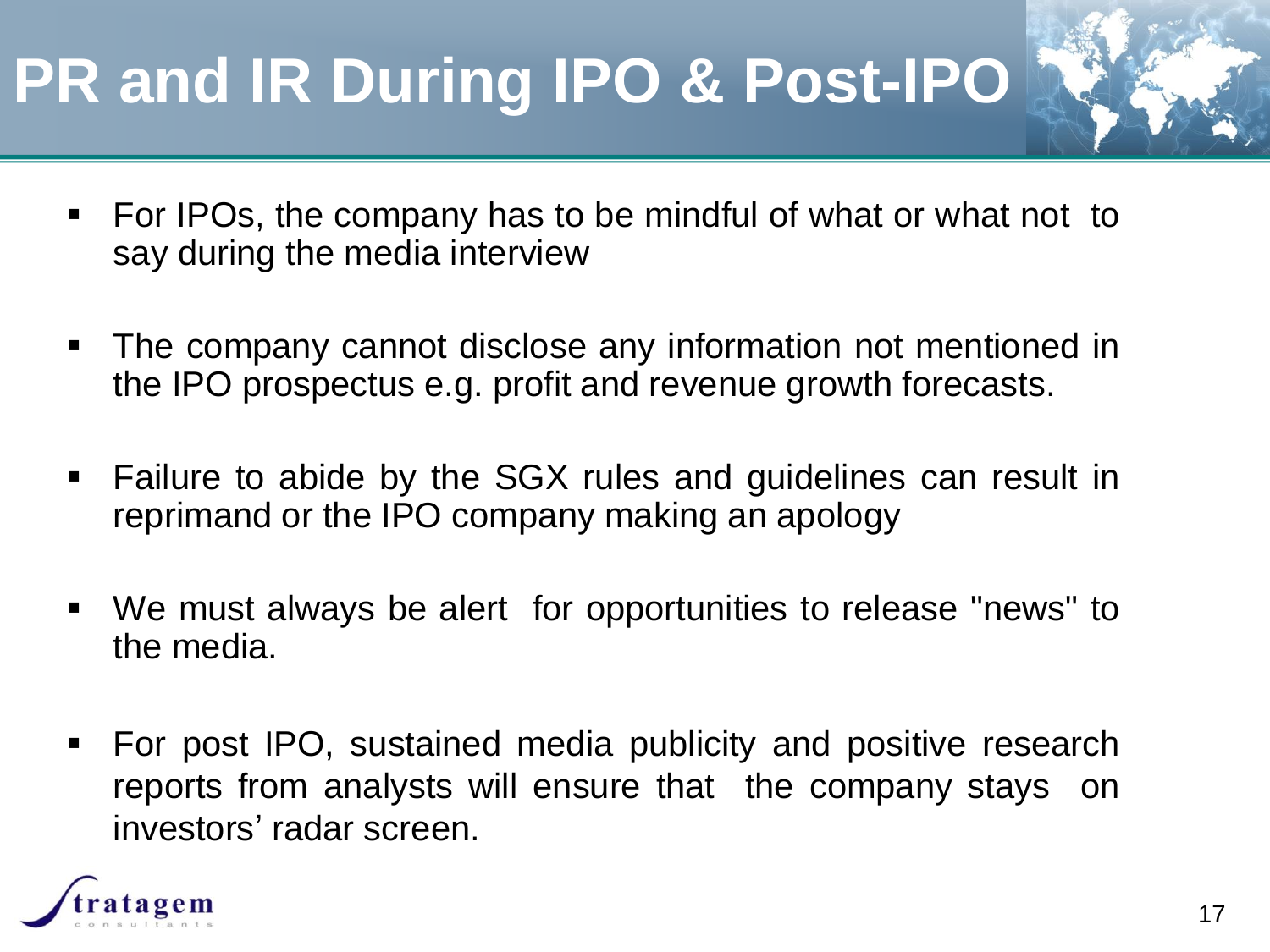#### **"Rewards" of Good PR and IR**

- Fund managers/buyers knocking at doors of listed companies
- Some listed companies even got offers and were sold at rich valuations
- Recognition by the industry





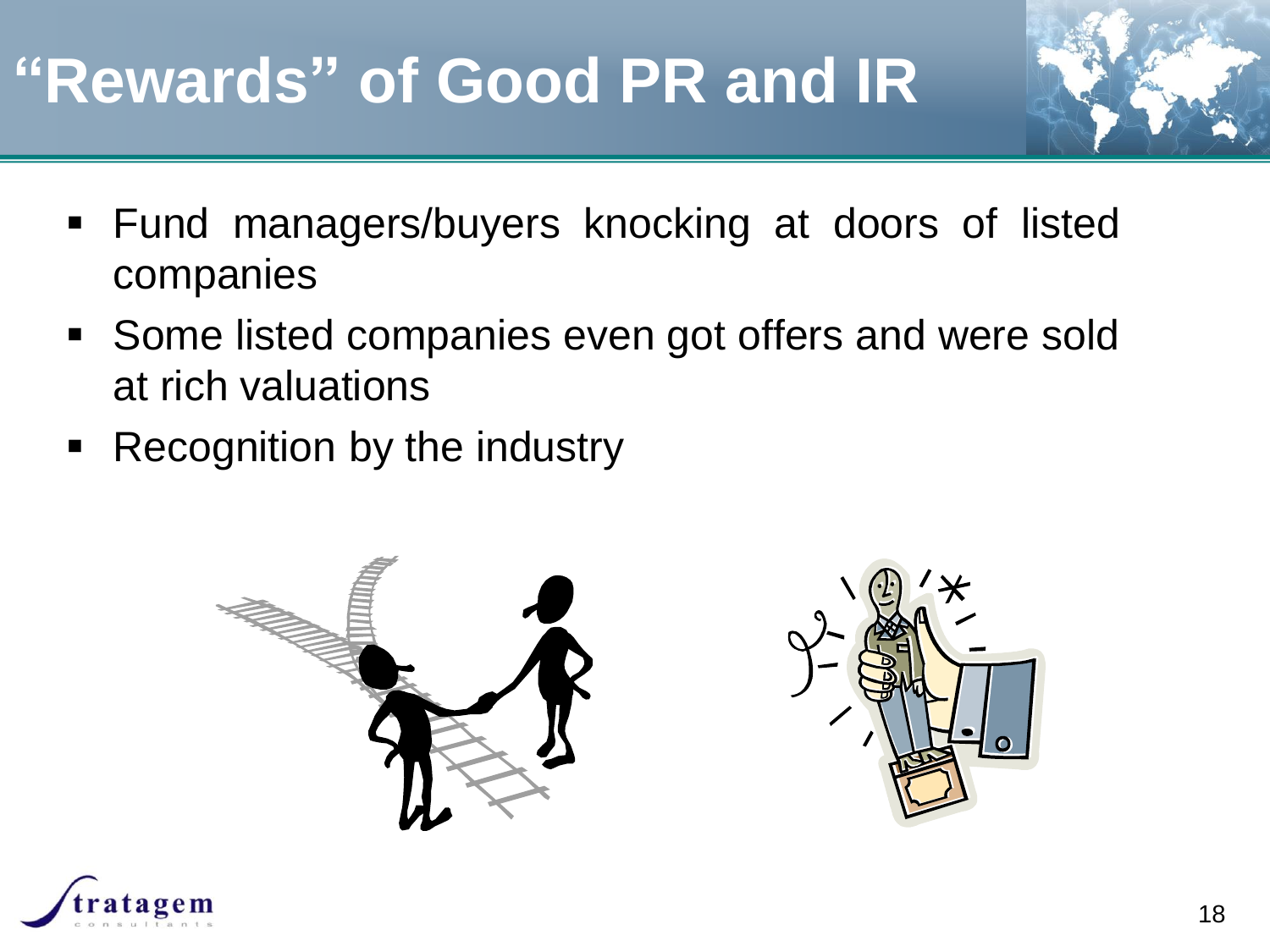## **KEY POINTS IN PR & IR FOR IPOs**



- **Engage an experienced PR and IR consultancy**
- Early appointment before submission means more time to develop the right positioning/branding/desired profile of the company, and to produce the right supporting materials for the company's IPO
- Generate the desired publicity not just for a successful IPO but also a successful journey as a listed company
- **IPOs are just the start for companies going to the** capital market. Sustained IR and PR campaigns are critical for success as a listed company for securing investor interest and fund raising programmes post IPO

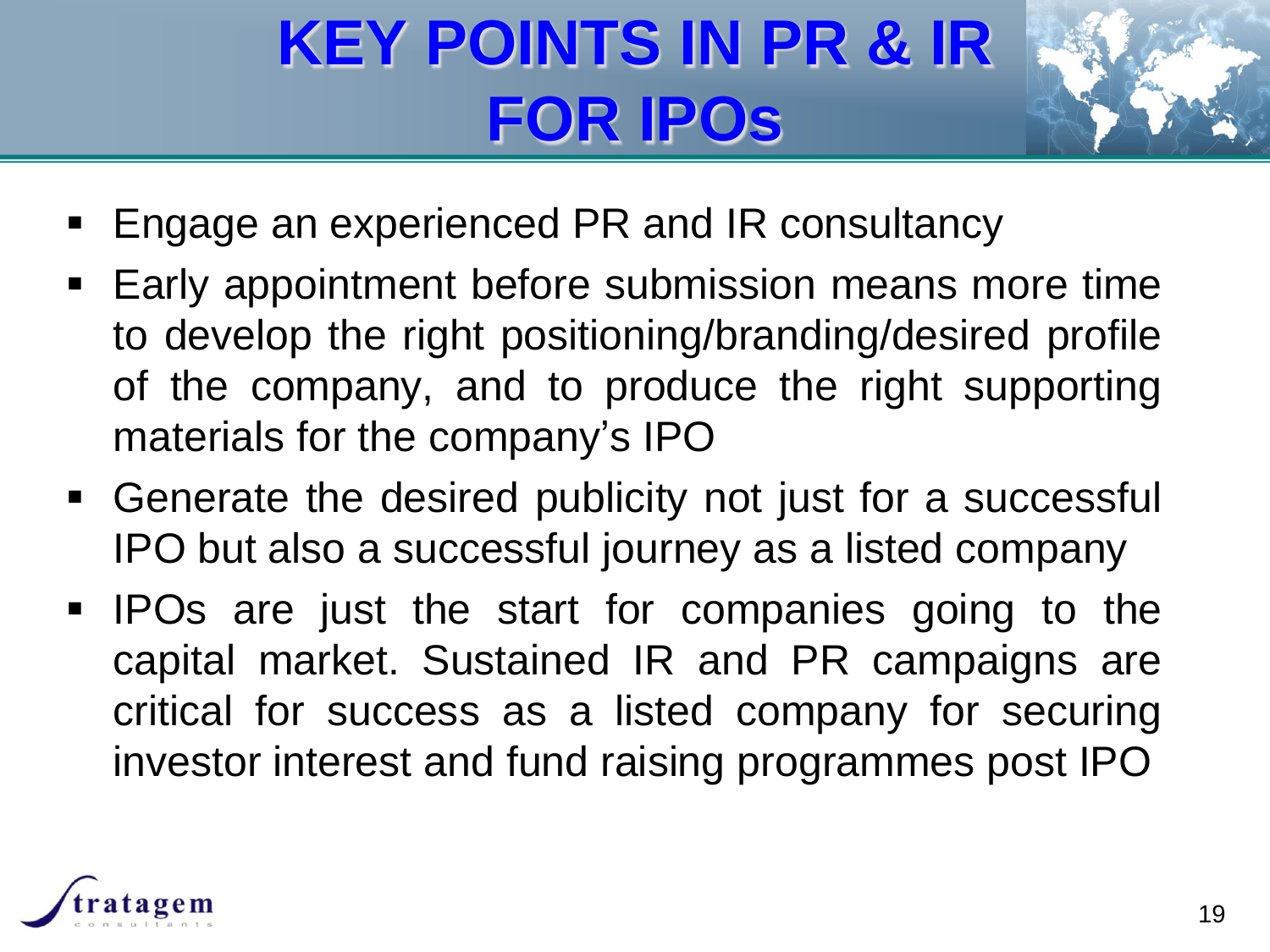### **Thank You**

Question & Answer

influence mindsets ::<br>shaping perceptions